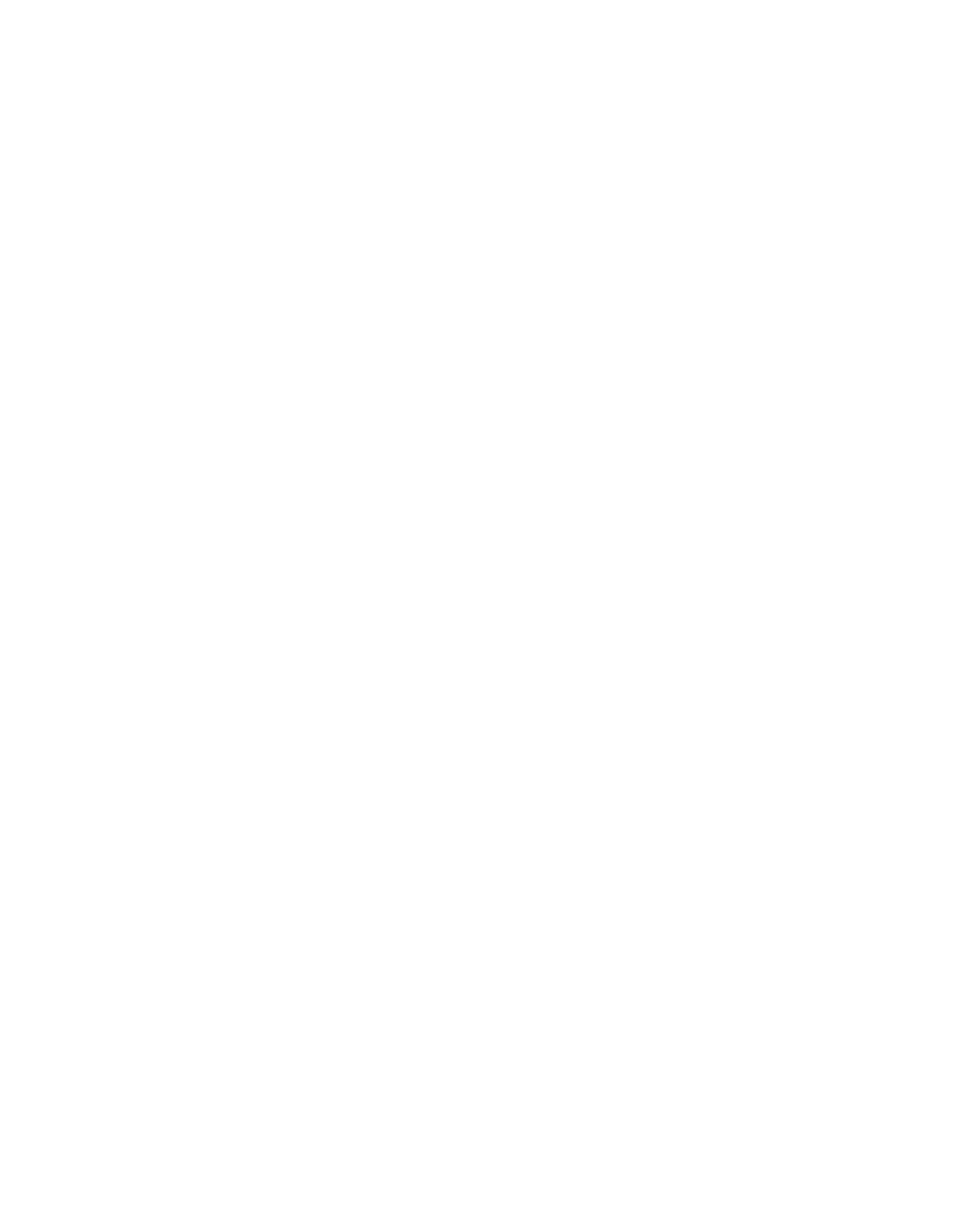|                                   | <b>TOWNSHIP OF EDNA</b><br><b>FINANCIAL REPORT</b><br>AS OF June 21, 2016 |               |                 |
|-----------------------------------|---------------------------------------------------------------------------|---------------|-----------------|
|                                   | <b>BUDGET</b>                                                             | <b>ACTUAL</b> | <b>VARIANCE</b> |
| <b>RECEIPTS:</b>                  |                                                                           |               |                 |
| <b>General Property Taxes</b>     |                                                                           | \$209,560.18  |                 |
| Special Assessments E. Paul Lk    |                                                                           | \$0.00        |                 |
| Special Assessment Wood Duck Loop |                                                                           | \$0.00        |                 |
| <b>Fire Contract</b>              |                                                                           | \$15,483.97   |                 |
| <b>Government Aid</b>             |                                                                           | \$0.00        |                 |
| Ag Market Value Credits           |                                                                           | \$0.00        |                 |
| Gopher/Beaver Reimburs.           |                                                                           | \$0.00        |                 |
| <b>Filing Fees</b>                |                                                                           | \$4.00        |                 |
| Licenses & Permits                |                                                                           | \$0.00        |                 |
| <b>Interest Earnings</b>          |                                                                           | \$118.13      |                 |
| <b>Road Allotments</b>            |                                                                           | \$29,581.25   |                 |
| Road Sealing/Signs                |                                                                           | \$0.00        |                 |
| Reimburse. Of overpayment Taxes   |                                                                           | \$0.00        |                 |
| Sale of File Cabinet              |                                                                           | \$12.50       |                 |
| Class 5 Gravel reimburse.         |                                                                           | \$0.00        |                 |
| <b>TOTAL REVENUES</b>             | \$0.00                                                                    | \$254,760.03  |                 |
| <b>DISBURSEMENTS:</b>             |                                                                           |               |                 |
| <b>Ordinary</b>                   |                                                                           |               |                 |
| <b>Election Judges</b>            | \$900.00                                                                  | \$189.00      | \$711.00        |
| Legal Services                    | \$1,000.00                                                                | \$0.00        | \$1,000.00      |
| Rent                              | \$1,200.00                                                                | \$1,200.00    | \$0.00          |
| Newspaper Ads- Official Notice    | \$1,500.00                                                                | \$869.21      | \$630.79        |
| Personnel- Meeting Pay            | \$18,000.00                                                               | \$9,632.17    | \$8,367.83      |
| Gopher Feet/ Beaver Tail Pay      | \$1,500.00                                                                | \$82.50       | \$1,417.50      |
| Insurance                         | \$2,000.00                                                                | \$0.00        | \$2,000.00      |
| Donations-Hist. Soc/Library       | \$2,000.00                                                                | \$2,000.00    | \$0.00          |
| <b>Township Dues</b>              | \$800.00                                                                  | \$710.64      | \$89.36         |
| Loan Payments on Special          | \$0.00                                                                    | \$0.00        | \$0.00          |
| <b>TOTAL ORDINARY</b>             | \$28,900.00                                                               | \$14,683.52   | \$14,216.48     |
| <b>FIRE CONTRACT</b>              | \$28,445.00                                                               | \$14,222.50   | \$28,445.00     |